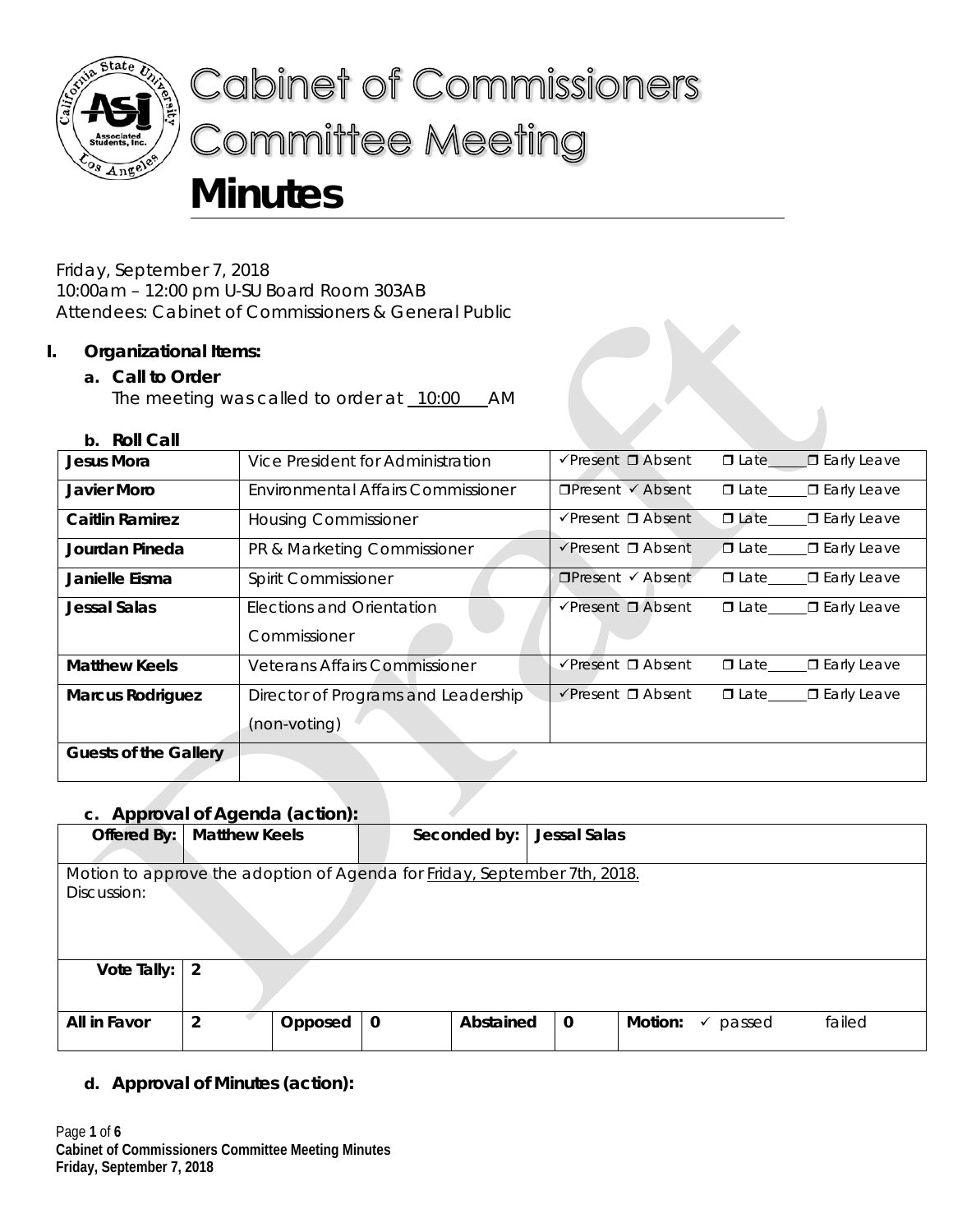| Offered By:                                                  | <b>PUSHED</b><br><b>MEETING</b> | <b>NEXT</b><br>TO |             | Seconded by: | <b>NA</b>   |         |        |        |  |
|--------------------------------------------------------------|---------------------------------|-------------------|-------------|--------------|-------------|---------|--------|--------|--|
| Motion to approve the minutes for Friday, August 24th, 2018. |                                 |                   |             |              |             |         |        |        |  |
| Vote Tally: $\vert 0 \vert$                                  |                                 |                   |             |              |             |         |        |        |  |
| All in Favor                                                 | $\mathbf 0$                     | Opposed           | $\mathbf 0$ | Abstained    | $\mathbf 0$ | Motion: | passed | failed |  |

**\_\_\_\_\_\_\_\_\_\_\_\_\_\_\_\_\_\_\_\_\_\_\_\_\_\_\_\_\_\_\_\_\_\_\_\_\_\_\_\_\_\_\_\_\_\_\_\_\_\_\_\_\_\_\_\_\_\_\_\_\_\_\_\_\_\_\_\_\_\_\_\_\_\_\_\_\_\_\_\_\_\_\_\_\_\_\_\_\_\_\_\_\_\_\_\_\_\_\_\_\_\_\_\_\_\_\_\_\_\_\_\_**

#### **e. Approval of Minutes (action):**

| $e$ . Apploval of millions (action).                         |                |                   |             |                   |             |         |        |        |
|--------------------------------------------------------------|----------------|-------------------|-------------|-------------------|-------------|---------|--------|--------|
| Offered By:                                                  | <b>PUSHED</b>  | <b>NEXT</b><br>TО |             | Seconded by:   NA |             |         |        |        |
|                                                              |                |                   |             |                   |             |         |        |        |
|                                                              | <b>MEETING</b> |                   |             |                   |             |         |        |        |
|                                                              |                |                   |             |                   |             |         |        |        |
|                                                              |                |                   |             |                   |             |         |        |        |
| Motion to approve the minutes for Friday, August 24th, 2018. |                |                   |             |                   |             |         |        |        |
|                                                              |                |                   |             |                   |             |         |        |        |
|                                                              |                |                   |             |                   |             |         |        |        |
| Vote Tally: $\vert 0 \vert$                                  |                |                   |             |                   |             |         |        |        |
|                                                              |                |                   |             |                   |             |         |        |        |
|                                                              |                |                   |             |                   |             |         |        |        |
|                                                              |                |                   |             |                   |             |         |        |        |
|                                                              |                |                   |             |                   |             |         |        |        |
| All in Favor                                                 | $\mathbf 0$    | Opposed           | $\mathbf 0$ | Abstained         | $\mathbf 0$ | Motion: | passed | failed |
|                                                              |                |                   |             |                   |             |         |        |        |
|                                                              |                |                   |             |                   |             |         |        |        |
|                                                              |                |                   |             |                   |             |         |        |        |
|                                                              |                |                   |             |                   |             |         |        |        |

**\_\_\_\_\_\_\_\_\_\_\_\_\_\_\_\_\_\_\_\_\_\_\_\_\_\_\_\_\_\_\_\_\_\_\_\_\_\_\_\_\_\_\_\_\_\_\_\_\_\_\_\_\_\_\_\_\_\_\_\_\_\_\_\_\_\_\_\_\_\_\_\_\_\_\_\_\_\_\_\_\_\_\_\_\_\_\_\_\_\_\_\_\_\_\_\_\_\_\_\_\_\_\_\_\_\_\_\_\_\_\_\_**

#### **II. Public Forum/Announcement:**

**This time is allotted for members of the public or representatives to make announcements to the Executive Committee members.**

**None**

#### **III. Discussion Items**

# **a. ASI Finance Committee Membership**

**Jesus-** Section 3 says one member of the commissioners must be sitting in the finance committee.

**Marcus-** Diversity is the main purpose for a commissioner to sit in the finance committee. Since commissioners focus on student events and engagement, it allows a different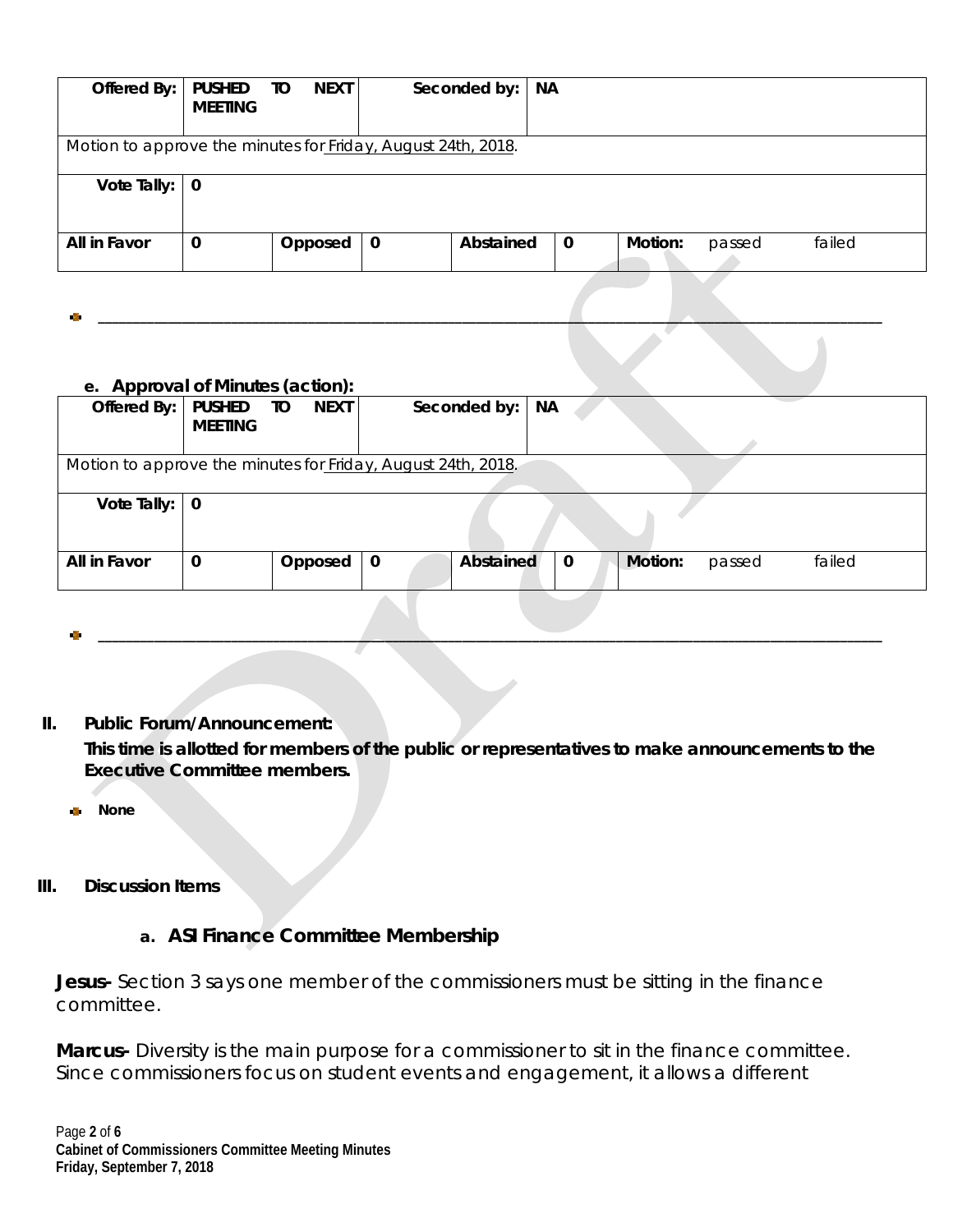perspective. For example, Cheer needs backpacks, so that Spirit Commissioner can help out with backing that need.

**Matthew-** I can do that.

**Jesus-** I will be recommending Matthew for the finance committee.

**Marcus-** The COC will only have one voice, so it is important you all have a person representing.

# **b. Cabinet of Commissioners Code of Procedures, Section 5**

**Jesus-** Code of procedures section 5 states that COC will assist with homecoming events. I will start meeting with the spirit collaboration group on campus. When Janielle is present, she will give us more information about homecoming week.

**Marcus-** The group is focused on the games within the homecoming week. Senior night and homecoming game...everybody gets together and work. Janielle will be reaching out for volunteers and assistance. ASI will host its own events which are the dodgeball events and the bowling alley. It will be the 18th and 19th time we had a bowling night event. Looking back, we can do more to improve the events, especially dodgeball.

# **c. Spirit & Campus Life Survey**

**Jesus-** We need to focus on the committee and getting it done. Nia said that she still really wanted to do a survey in order to improve campus life. I wanted to open it up and see what you think the survey should include?

**Caitlyn-** How are students accessing the survey and filling it out?

**Jesus-** I feel like doing a survey and put out the tablets and put it out there.

**Marcus-** Medrik is also doing a survey that can help out with the survey. Aaron can also help on a financial level, so it can be palatable for the event to occur. The student fee policy committee must also be convinced in order to sign off on our referendum. Then we attach it to major events so that we can include it during that time. For example, elections can put certain questions during that time to be sent campus wide.

**Jesus-** We get more input from students from accessing it from their email.

**Matthew-** I agree. Working with Medrik and Aaron, it can be helpful to just do one survey and knockout so many topics. One example is "What kind of events would you like to see on campus?" This one survey will help ASI massively.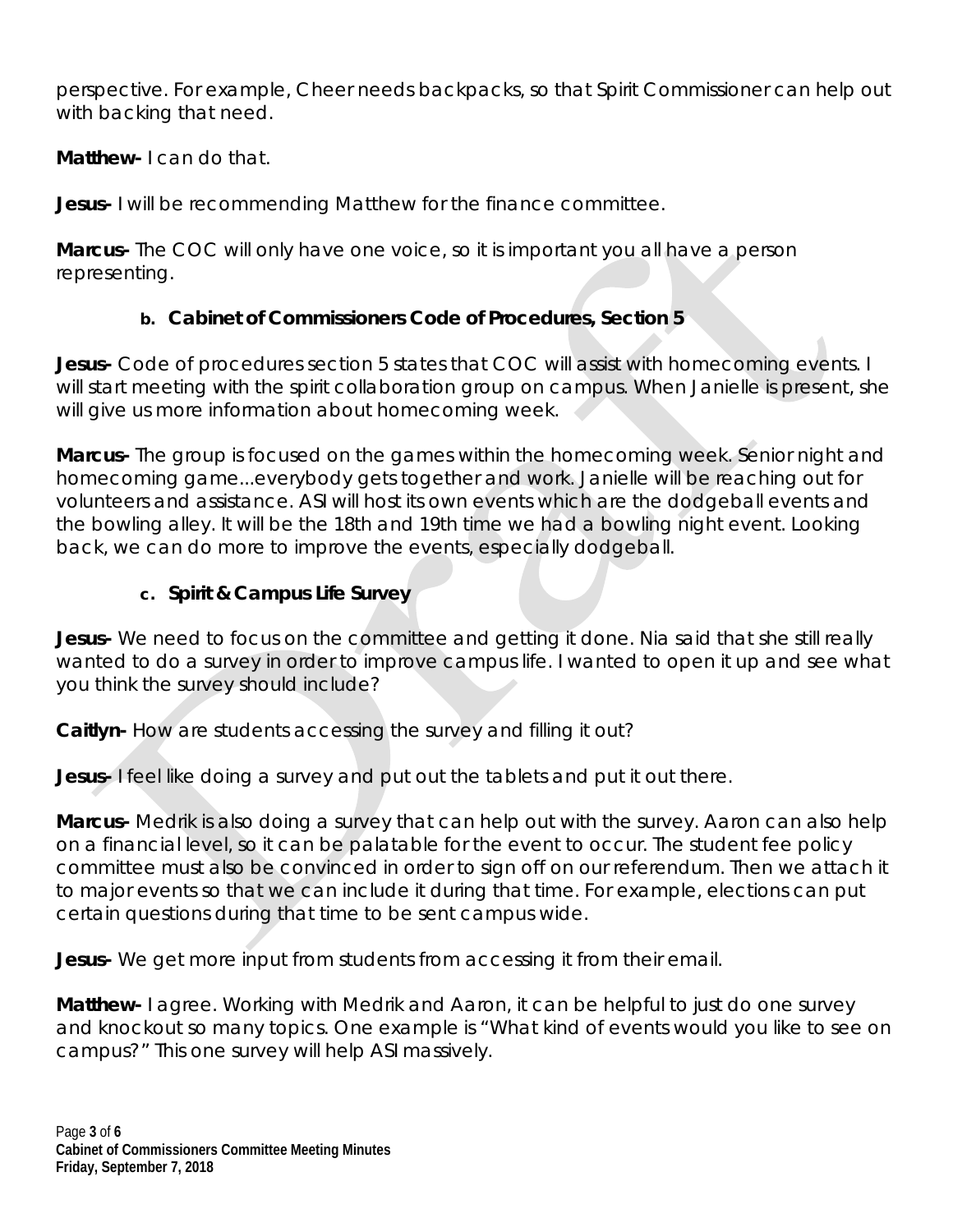**Marcus-** We have the lowest index fee for student government. This will be a case where every year there will be a bump in the index fee and gradually increasing.

**Matthew-** This will be a little difficult since students are already upset about the parking fee.

**Jourdan-** We can include a question to ask students if they are willing to pay higher in tuition to see more campus events.

**Jessal-** Asking students what they would like to see if they increase the fee would be beneficial to see what students are willing to pay for.

**Matthew-** The problem with the students is that students are focused on the present and wouldn't really like. They need to see that there is going to be a change.

**Marcus-** People are not willing to pay higher in tuition because they can't see what will happen if they pay more. We need have a visual campaign to back up the concert series and increasing the tuition fee so that students can see the impact if the fee increase is improved.

# **d. Question about Reports**

**Jessal-** I had a question about reports. I don't get how we need to write a written report but at the same time already complete a bi-weekly.

**Marcus-** There was a VPA that required COC to write a written report in order for it to submit to the President. The VPA gets those written reports and presents it with the President.

**Matthew-** I feel like we can just do one report so if we can do that with the bi-weekly we would just submit our biweekly as our written report for the COC.

**Marcus-** My whole thing is don't make this harder for individuals. If you just provide a report for your supervisor there should at least be a report of what you're doing. I like what Matthew is saying for keeping it simple.

**Matthew-** I feel like all reports should just be one singular form. Since we are pretty busy, I feel like we should put our information into one sheet in order to not lose information.

# **IV. Reports**

**Jessal-** I had a meeting with Inter and talked about the election timeline. We are going to open it up November 1st, so we can let candidates run. I want to table early so that people can fill out letter of intent and reach out to everybody. A lot of people don't know what their position does and since we open up applications early, it takes time for students to open up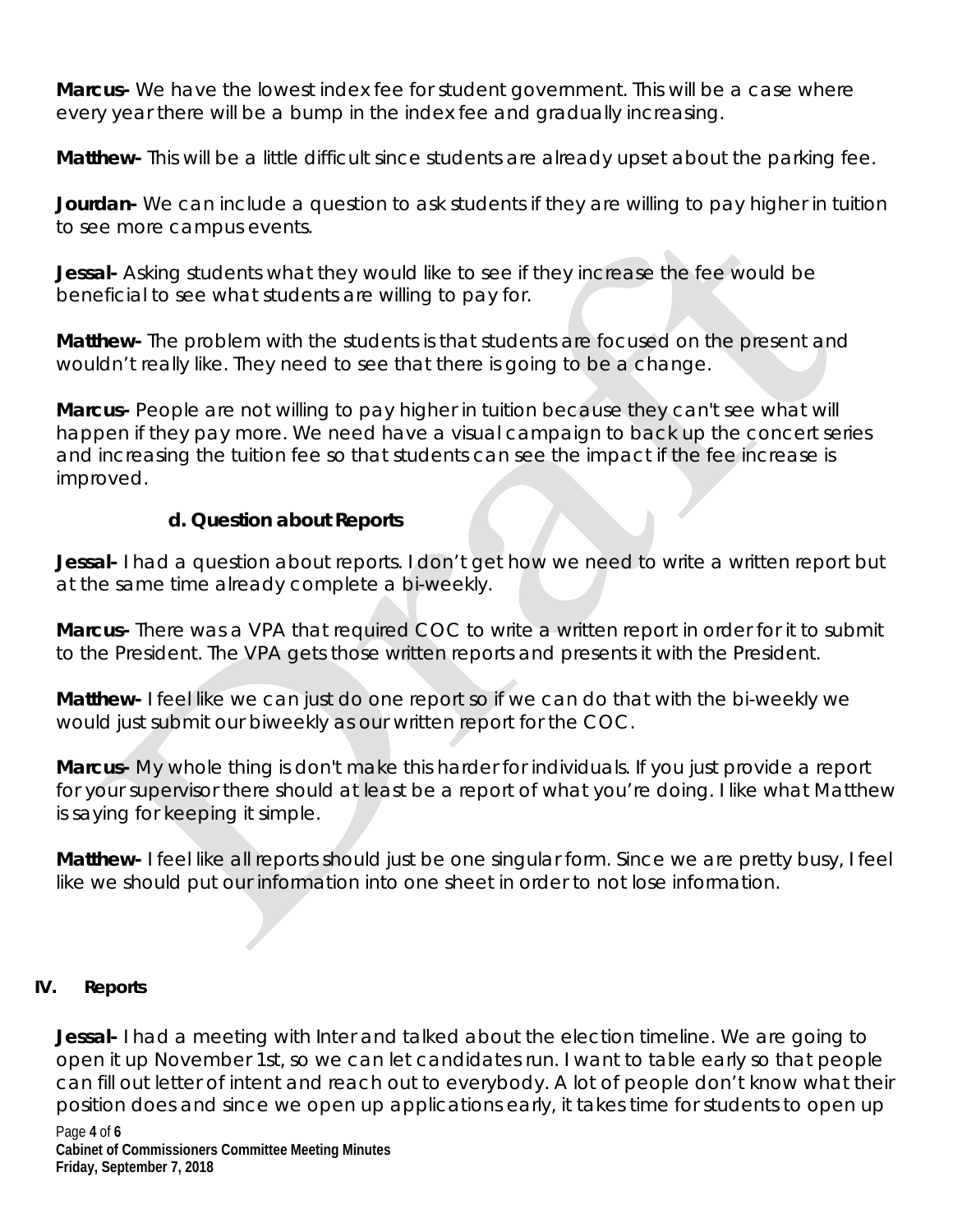their schedule for Spring. While heading into that break, they can focus on themselves and reach out to find more information.

**Caitlyn-** Right now RHA application close and that's about it. I am trying to get the RHA team committee filled.

**Matthew-** I was wondering how to disabled students get to housing. If it was a long way, is there a way ASI can help disabled students to help them get easier access to housing. Is that a situation you would be interested in trying to solve?

**Caitlyn-** I agree. I talked to students and many students have trouble getting to campus. People in crutches are seen going up the stairs.

**Marcus-** They have a shuttle stop at building 5. You can call and schedule a shuttle ride through OSD. I feel like its bandage approaches and we should have a more concrete fix to this problem.

**Jourdan-** I am currently working with numerous ASI members and helping out setting up tabling opportunities. Furthermore, I am working with Intef to reschedule our meeting about the newsletter. Currently, I am focusing on the advertising of our animation competition and trying to get students to get submissions in.

**Matthew-** I will most likely be expanding my survey application. Right now, there are about 100 applicants that filled out the survey, but I believe I can do better. As of now, I will open it up for another 2 weeks in order to get more veteran students involved.

**Jessal-** Since we are a transport school, we need to put in the voice.

**Matthew-** I met with Gus and we are working on Veterans Day. The VRC is trying to set up a committee and they are trying to set up Operation Gratitude. The flyover is currently a maybe.

**Marcus-** Start thinking of program proposals for the Spring. I need to get that space. We are currently interviewing with two more candidates today and most likely we will have a system of picking the new person.

## **V. Adjournment**

|        | Offered By:   Matthew Keels | Seconded by:   Jessal Sallas |  |
|--------|-----------------------------|------------------------------|--|
| .<br>. | $\overline{a}$              |                              |  |

Motion to adjourn the meeting at  $11:05$  am.